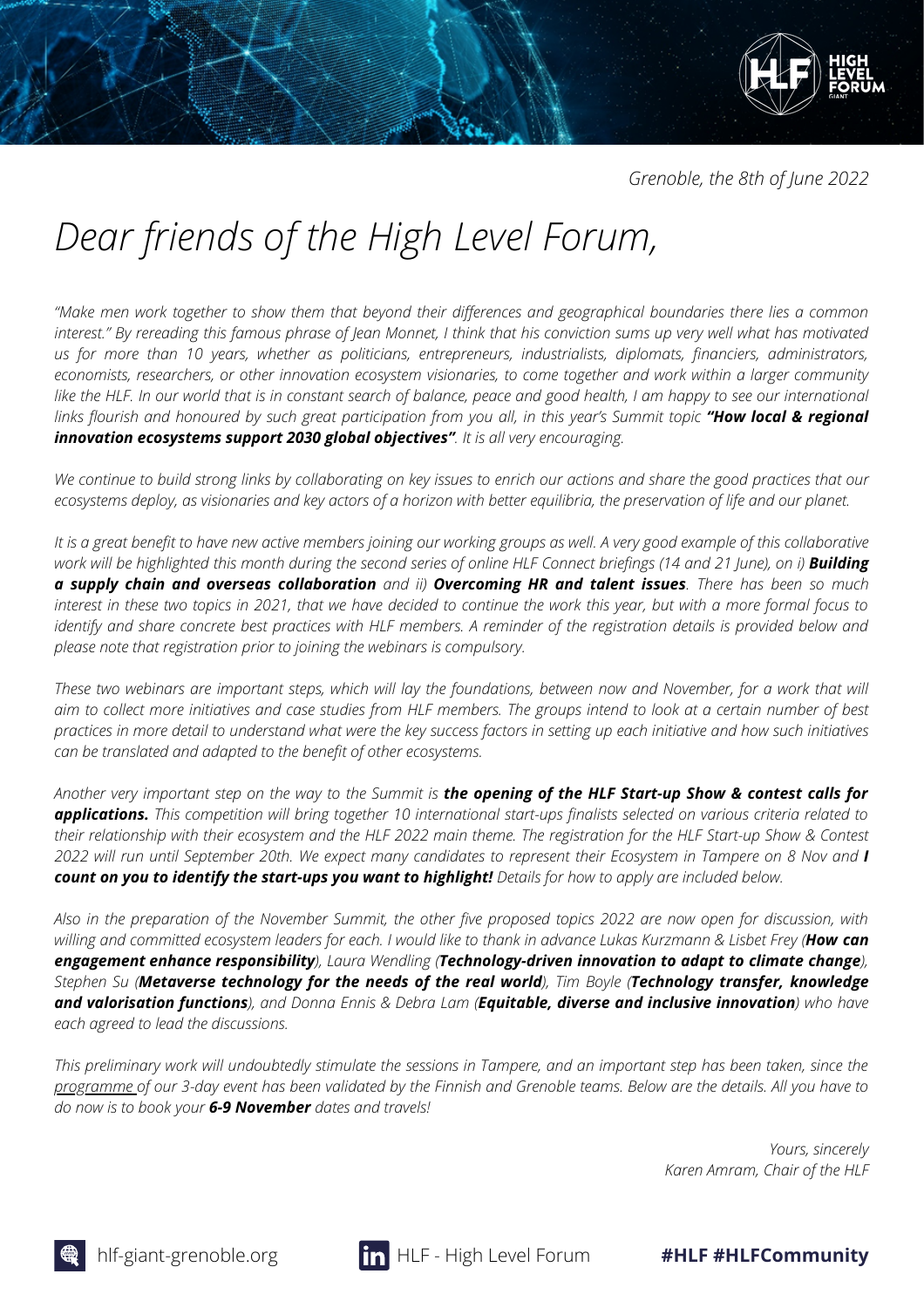

#### **HLF CONNECT BRIEFINGS - REGISTER NOW FOR 14TH & 21ST JUNE WEBINARS**

In June, two free HLF Connect Briefings, open to the HLF network and a wider international audience, will be held online to discuss the outcomes of the ongoing HLF Connect Working Groups

→ Briefing #1: **June 14, 9-10:30 am (CEST) - HR Issues / Managing Talent** lead by Robert Thomas, Grenoble GIANT. Replay already available for participants

This roundtable will present the initial work of four ecosystems (**Leuven, Tampere, Tsukuba and Grenoble**), giving both some of the background to their ecosystems that shapes the talent issues they face and then some of the specific initiatives that they have been pursuing.

→ Briefing #2: **June 21, 3pm (CEST), Supply Chain / International Collaboration** lead by Richard Dasher, Stanford University.

This roundtable will present specific examples of best practices in seven ecosystems (**Hsinchu, Thailand, Ruhr, Greater Paris, Edmonton, Grenoble and Silicon Valley**), of using international collaboration to change supply chain, in particular for better approaching the 2030 climate-related goals.

Click **[HERE](https://hlf-giant-grenoble.org/connect_event/hlf-connect-briefing-2022/)** to access to the registration link and to discover the agenda

## **HLF START-UP SHOW & CONTEST - CALL FOR APPLICATION OPEN 1ST JUNE - 20TH AUGUST**

Spread the news within your ecosystem's startups, from now until 20 August, they can apply to the HLF Start-up Show & Contest 2022.

- $\rightarrow$  free, inclusive and international event offering start-ups an international visibility
- $\rightarrow$  easy and no time-consuming participation

Get the flyer **[here](https://hlf-giant-grenoble.org/wp-content/uploads/2022/06/Flyer-2022-HLF-Start-up-Show-Contest.pdf)**



For more information, please contact **[Flavien](mailto:Flavien.etheve@cea.fr) Etheve** (flavien.etheve@cea.fr)

## **HLF 2022 SUMMIT - 6TH-9TH NOVEMBER, TAMPERE, FINLAND - DISCOVER THE PROGRAMME**

The general programme of the 11th HLF Annual Summit has been validated by the HLF Steering Committee.

- → **Have a look at it [here](https://hlf-giant-grenoble.org/wp-content/uploads/2022/06/Programme-PDF.pdf)**
- → **Save the dates & book your trip!**